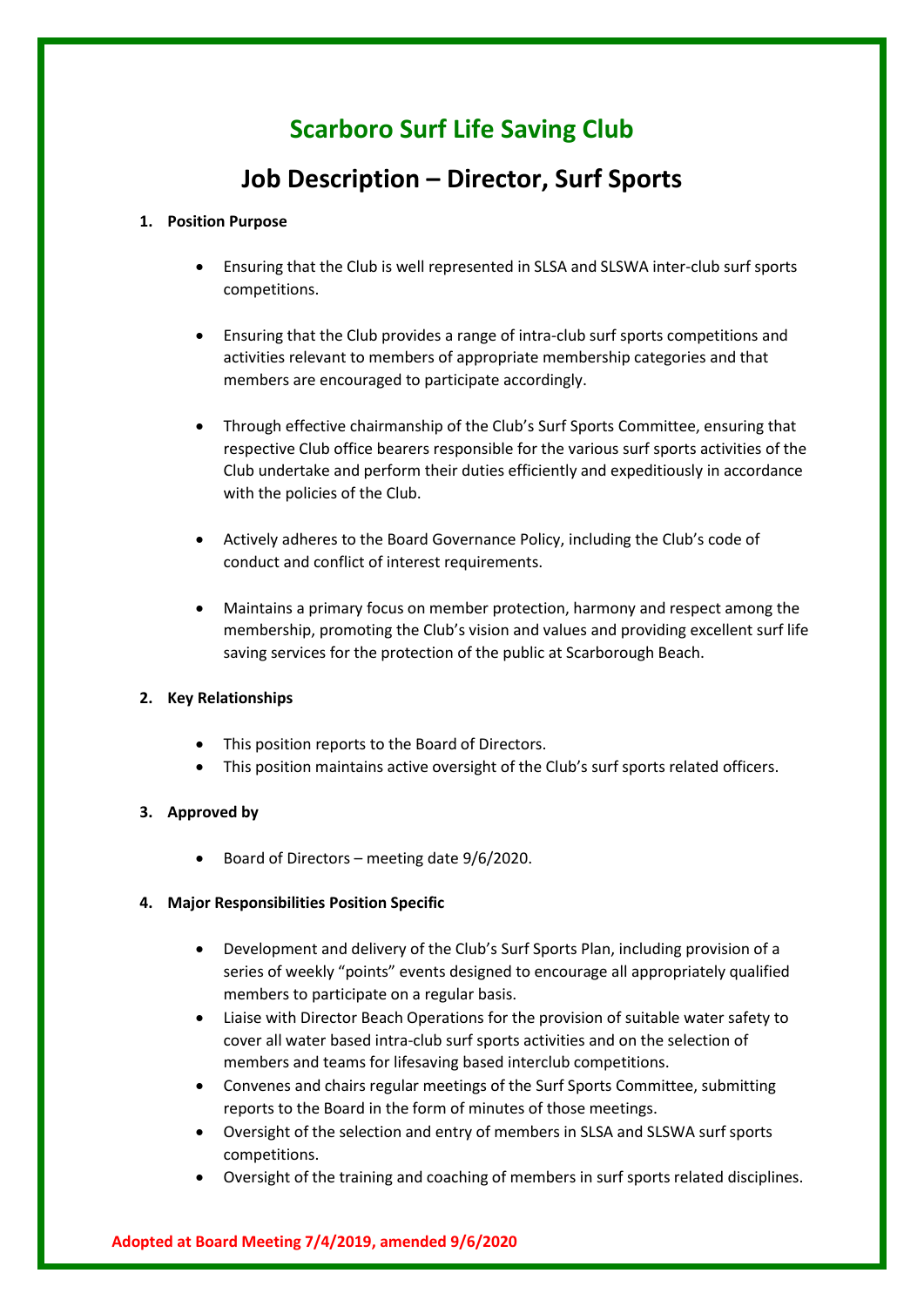- Ensures that managers are appointed to accompany every team/group of members participating in any and all authorised inter-club surf sports competitions and carnivals in accordance with current SLSA Policies.
- Oversight of the selection and training of members as coaches.
- Oversight of the training and appointment of members as surf sports officials in accordance with relevant SLSA and SLSWA policies and requirements.
- Oversight of the management and maintenance of the Club gym in accordance with Club Policies.
- Submits to the Board annually a budget for the provision of resources and training of members to maximise Club representation in inter- club surf sports competitions and carnivals.
- Maintains annually a Surf Sports gear and equipment asset register.

#### **5. Major Responsibilities Board Collective**

- Active oversight of the Club's Member Protection Policy.
- Developing, promoting and improving the Club's vision, values and strategic plan, consistent with the Objects in the Club's constitution.
- Ensuring the Club's constitution and policies are followed and applied to the fullest extent possible and reviewed annually.
- Participates in the development and maintenance of the Club's risk management plan.
- Ensures planning and financial management is implemented in the interests of the membership.
- Promotes positive social interaction between members, sponsors and key stakeholders.
- Ensures resources are available for the safety of the bathing public at Scarborough Beach.

# **6. Performance Goals**

- Surf sports Plan is implemented.
- There exists a series of regular intra-club activities available for participation by all suitably qualified members.
- Selection and entry of members in inter-club surf sports events is undertaken in a timely manner.
- Scarboro is well represented in both surf sports officials and competitors at all interclub surf sports competitions and carnivals.
- Members and coaches are trained and suitably equipped to compete on behalf of the Club.
- Surf Sports Committee meets on a regular basis and minutes are tabled at Board meetings.
- Member discipline at all inter-club surf sports events is maintained.
- Club gym is appropriately managed, equipped and maintained.
- Annual budget for surf sports activities is submitted in a timely manner.
- No lives lost at Scarborough Beach during patrol hours.

#### **Adopted at Board Meeting 7/4/2019, amended 9/6/2020**